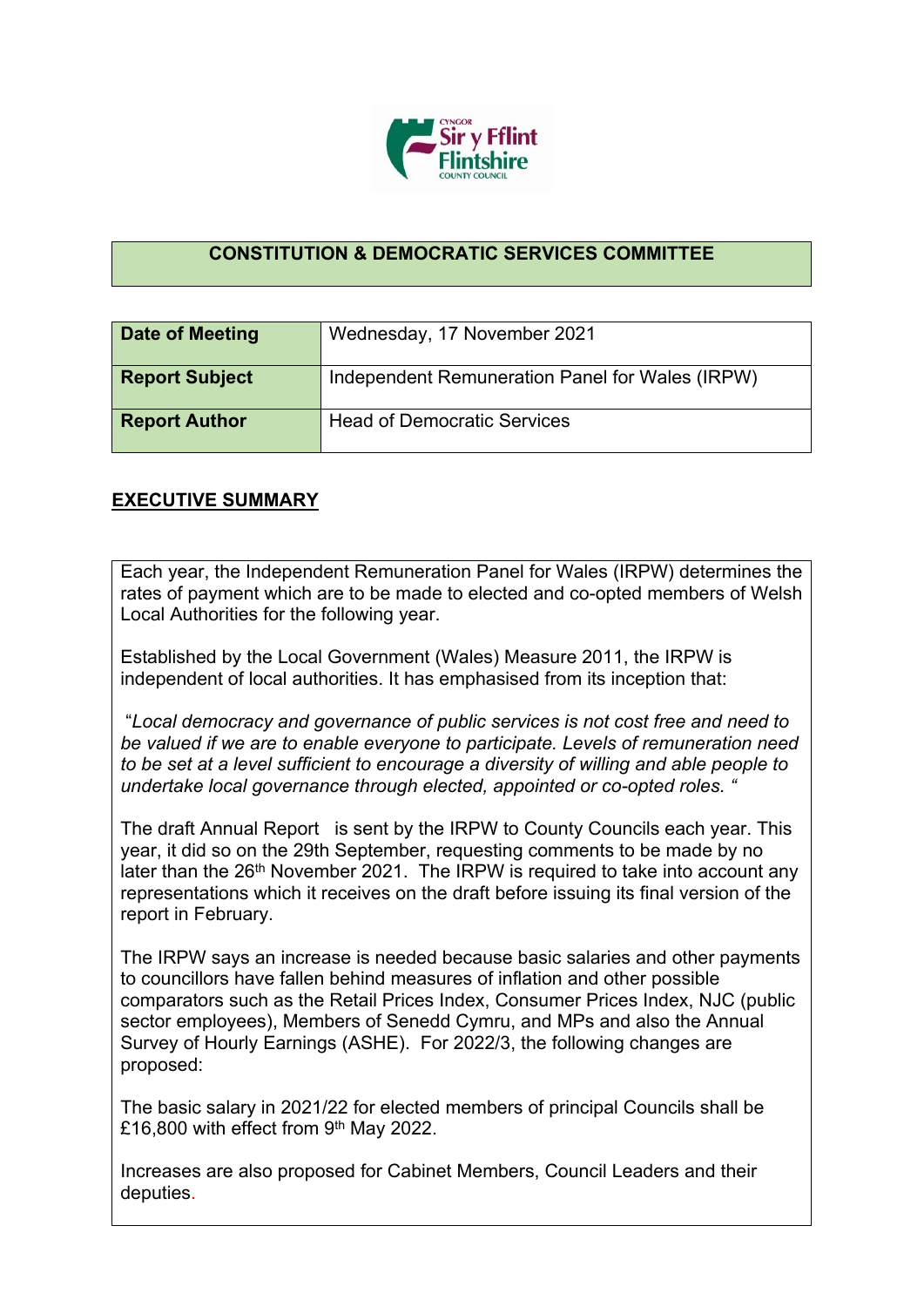|   | <b>RECOMMENDATIONS</b>                                                                                                                                                                             |
|---|----------------------------------------------------------------------------------------------------------------------------------------------------------------------------------------------------|
|   | That the Committee considers and comments on the Determinations made<br>by the Independent Remuneration Panel for Wales in their draft Annual<br>Report for 2022/23.                               |
| 2 | That the Head of Democratic Services be authorised to make a response<br>on behalf of the Council, reflecting the decision made at the meeting, to<br>the Independent Remuneration Panel for Wales |

## **REPORT DETAILS**

| 1.00 | DETAILING THE DRAFT ANNUAL REPORT OF THE INDEPENDENT<br><b>REMUNERATION PANEL FOR WALES (IRPW) 2022/23</b>                                                                                                                                                                                                                                                                                                                              |                                               |                                                |                                   |
|------|-----------------------------------------------------------------------------------------------------------------------------------------------------------------------------------------------------------------------------------------------------------------------------------------------------------------------------------------------------------------------------------------------------------------------------------------|-----------------------------------------------|------------------------------------------------|-----------------------------------|
| 1.01 | Members will be aware that the IRPW produces a report on an annual<br>basis, which sets out what it has decided (these are called Determinations)<br>should be the rates of payment to Members and co-optees of Local<br>Authorities in Wales for the following year.                                                                                                                                                                   |                                               |                                                |                                   |
| 1.02 | For 2022/23, the Panel have made 52 determinations, 30 of which relate<br>specifically to principal Councils, of which Flintshire is one. Seven relate to<br>National Park Authorities, seven to Fire & Rescue Authorities and the<br>remainder to Community and Town Councils.                                                                                                                                                         |                                               |                                                |                                   |
| 1.03 | In their report (which is attached as an appendix), the Panel states                                                                                                                                                                                                                                                                                                                                                                    |                                               |                                                |                                   |
|      | "Since 2009, remuneration of elected members of local government in<br>Wales has not kept pace with measures of inflation or other possible<br>comparators. These include Retail Prices Index, Consumer Prices Index,<br>NJC (public sector employees), National Living Wage (NLW), the Living<br>Wage Foundation's Living Wage (LWF) rates, Members of Senedd Cymru,<br>and MPs and also the Annual Survey of Hourly Earnings (ASHE)." |                                               |                                                |                                   |
|      | It is therefore proposing increases that will narrow the gap.                                                                                                                                                                                                                                                                                                                                                                           |                                               |                                                |                                   |
|      | The table below shows the 2021 IRPW determined salary levels and the<br>proposed levels for 2022. Flintshire Members are actually on a variety of<br>different salaries, as Members have not accepted increases payable in<br>2020 or 2021. This is a matter of personal conscience, and so it would be<br>inappropriate to comment further.<br>All salaries include the basic Member salary. (Determinations 1-4 and 7)                |                                               |                                                |                                   |
|      | Position                                                                                                                                                                                                                                                                                                                                                                                                                                | Current, 2021<br><b>IRPW</b><br>Determination | Proposed, 2022<br><b>IRPW</b><br>Determination | Amount of<br>increase<br>proposed |
|      | Member of<br>Council                                                                                                                                                                                                                                                                                                                                                                                                                    | £14,368                                       | £16,800                                        | £ 2,432                           |
|      | <b>Committee Chair</b>                                                                                                                                                                                                                                                                                                                                                                                                                  | £23,161                                       | £25,593                                        | £ 2,432                           |
|      | Leader of largest<br><b>Opposition Party</b>                                                                                                                                                                                                                                                                                                                                                                                            | £23,161                                       | £25,593                                        | £ 2,432                           |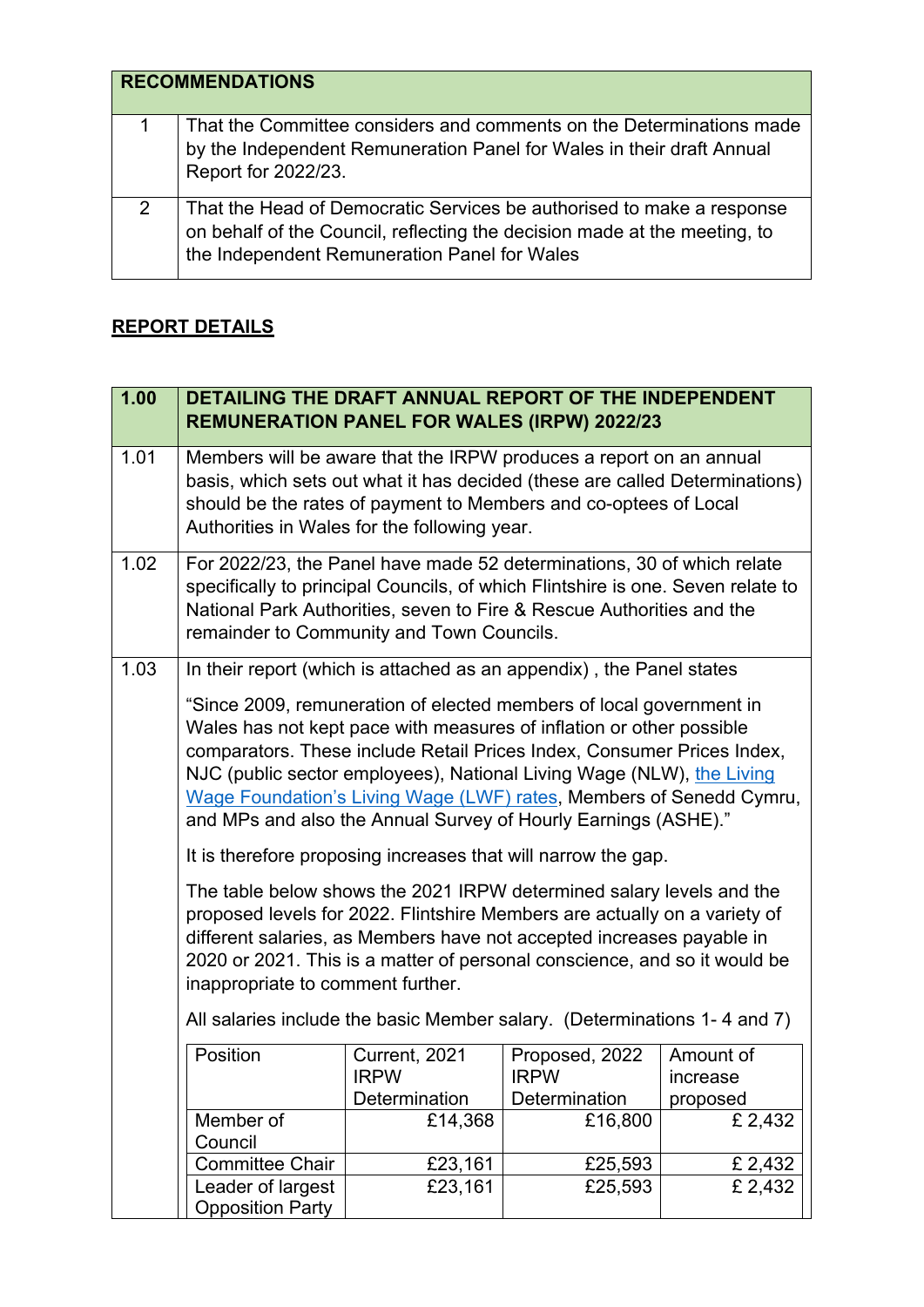|      | <b>Chair of Council</b>                                                                                                                                                                                                                                                                                                                                                                                                                                                                                                                                                                                                                                                                   | £23,161                                                                                                                                                                                                                                                                                                                                                                                                                                                                                                                                 | £25,593 | £ 2,432 |
|------|-------------------------------------------------------------------------------------------------------------------------------------------------------------------------------------------------------------------------------------------------------------------------------------------------------------------------------------------------------------------------------------------------------------------------------------------------------------------------------------------------------------------------------------------------------------------------------------------------------------------------------------------------------------------------------------------|-----------------------------------------------------------------------------------------------------------------------------------------------------------------------------------------------------------------------------------------------------------------------------------------------------------------------------------------------------------------------------------------------------------------------------------------------------------------------------------------------------------------------------------------|---------|---------|
|      | Vice-Chair of                                                                                                                                                                                                                                                                                                                                                                                                                                                                                                                                                                                                                                                                             | £18,108                                                                                                                                                                                                                                                                                                                                                                                                                                                                                                                                 | £20,540 | £ 2,432 |
|      | Council                                                                                                                                                                                                                                                                                                                                                                                                                                                                                                                                                                                                                                                                                   |                                                                                                                                                                                                                                                                                                                                                                                                                                                                                                                                         |         |         |
|      | <b>Cabinet Member</b>                                                                                                                                                                                                                                                                                                                                                                                                                                                                                                                                                                                                                                                                     | £30,773                                                                                                                                                                                                                                                                                                                                                                                                                                                                                                                                 | £34,020 | £3,247  |
|      | Deputy Leader                                                                                                                                                                                                                                                                                                                                                                                                                                                                                                                                                                                                                                                                             | £35,773                                                                                                                                                                                                                                                                                                                                                                                                                                                                                                                                 | £39,690 | £3,917  |
|      | Leader                                                                                                                                                                                                                                                                                                                                                                                                                                                                                                                                                                                                                                                                                    | £49,974                                                                                                                                                                                                                                                                                                                                                                                                                                                                                                                                 | £56,700 | £ 6,726 |
|      |                                                                                                                                                                                                                                                                                                                                                                                                                                                                                                                                                                                                                                                                                           | These increases will apply from 9th May 2022.                                                                                                                                                                                                                                                                                                                                                                                                                                                                                           |         |         |
| 1.04 | The Welsh Government have now confirmed the number of Members for<br>the 'new' Council to be elected in May 2022. Therefore, a pressure bid<br>and Deputies has been made.                                                                                                                                                                                                                                                                                                                                                                                                                                                                                                                | based on 67 Members, and the increases for Cabinet Members, Leaders<br>The pressure bid amounts to £169,538.                                                                                                                                                                                                                                                                                                                                                                                                                            |         |         |
| 1.05 |                                                                                                                                                                                                                                                                                                                                                                                                                                                                                                                                                                                                                                                                                           | Determinations 5 and 6 relate to payments to Presiding members and<br>deputies - which do not apply in Flintshire.                                                                                                                                                                                                                                                                                                                                                                                                                      |         |         |
| 1.06 | which they are a member.                                                                                                                                                                                                                                                                                                                                                                                                                                                                                                                                                                                                                                                                  | Determinations 8 and 9 reiterate previous determinations which preclude<br>Members in receipt of a Band 1 or 2 senior salary (Leaders, deputies and<br>Cabinet Members) from receiving a salary from the North Wales Fire &<br>Rescue Authority (if appointed; Flintshire have never done this) or a<br>payment, other than expenses, from any Community or Town Council of                                                                                                                                                             |         |         |
| 1.07 | Determinations 10 and 11 relate to additional support being provided to<br>Members. Flintshire offers i pads and lap top computers to all elected<br>Members. We also offer a broadband allowance of up to £30 per month to<br>Members who wish to claim. In addition, we have acknowledged that a<br>small number of Members who, despite having the maximum broadband<br>provision in their area, still do not get sufficient bandwidth. This has<br>caused connectivity problems and resultant frustration for those Members.<br>In such circumstances, 'a MiFi' device is provided. This has a cost of<br>around £30 per month, offset against a Member's £30 broadband<br>allowance. |                                                                                                                                                                                                                                                                                                                                                                                                                                                                                                                                         |         |         |
| 1.08 | itself.                                                                                                                                                                                                                                                                                                                                                                                                                                                                                                                                                                                                                                                                                   | Determination 12 provides principal councils with the ability to apply to the<br>Panel for specific or additional salaries' that do not fall within the current<br>remuneration framework'. It should be noted that the Panel have<br>previously informed Flintshire that the Council's decision to make a<br>payment equivalent to Band 3 (Committee chairs) to the Chair of the<br>Clwyd Pension Fund Committee is not within their remit. Therefore, whilst<br>payment is made to that Chair, this is through the Clwyd Pension Fund |         |         |
| 1.09 | The Local Government & Elections Act 2021) has introduced the concept<br>the then Local Government & Elections Bill, in January 2020, this was<br>for Leaders and Cabinet Members.                                                                                                                                                                                                                                                                                                                                                                                                                                                                                                        | of 'assistants to the executive'. When Council considered the final draft of<br>supported in principle, recognising the benefits of providing for career<br>progression and potentially promoting diversity and enabling job sharing                                                                                                                                                                                                                                                                                                    |         |         |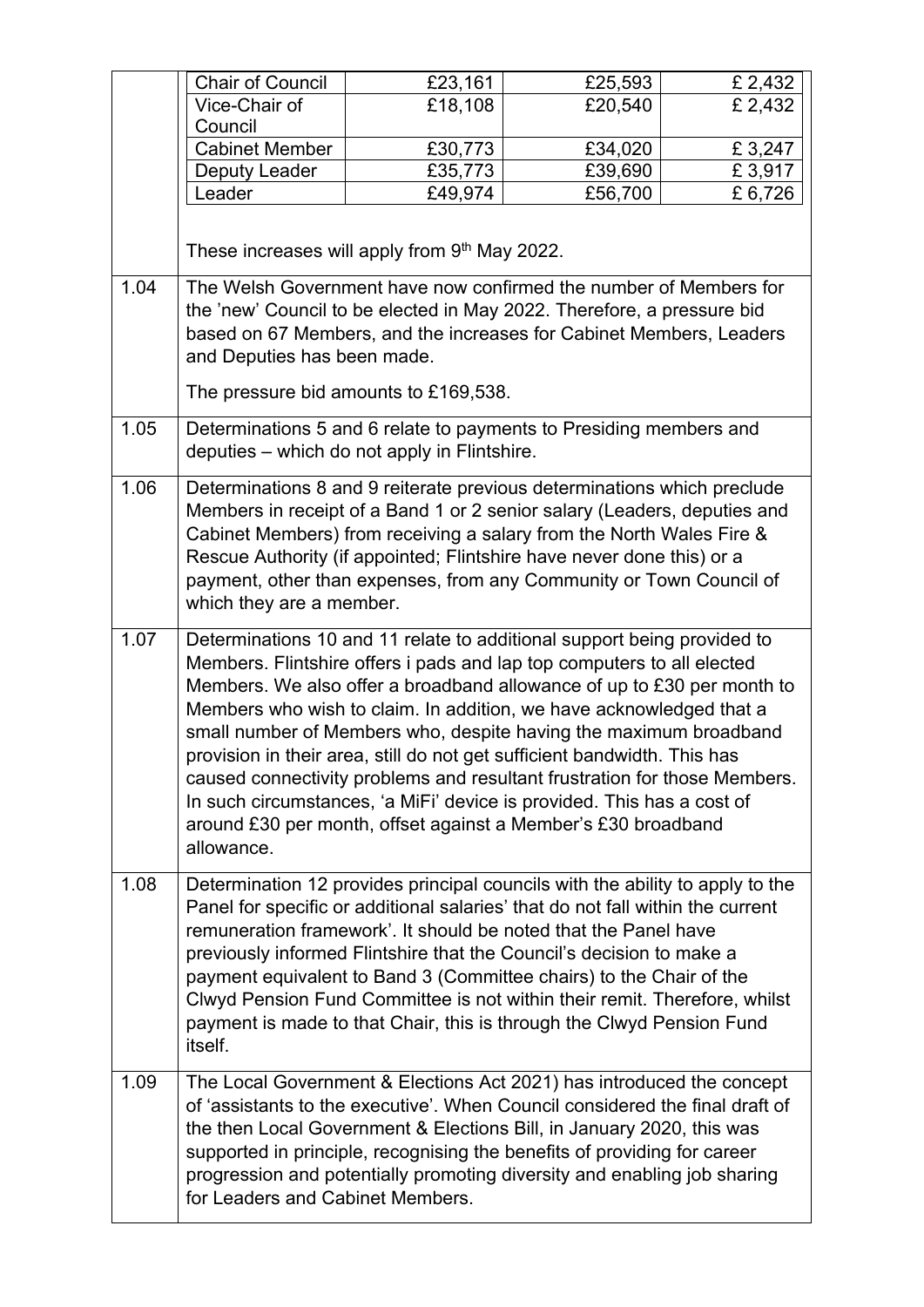|      | The assistants to the executive would be elected members who are<br>appointed by the Leader of the Council, who would be able to decide on<br>the number of appointments, their duration and their responsibilities |                                               |                                                |                                   |
|------|---------------------------------------------------------------------------------------------------------------------------------------------------------------------------------------------------------------------|-----------------------------------------------|------------------------------------------------|-----------------------------------|
|      | As these posts are new, the Panel has determined that it will decide, on a<br>case by case basis, the appropriate senior salary, if any for assistants to<br>the executive. (Determination 13).                     |                                               |                                                |                                   |
| 1.10 | Determinations 14 and 14 relate to Joint Overview & Scrutiny Committees,<br>and thus do not currently apply to Flintshire.                                                                                          |                                               |                                                |                                   |
| 1.11 | Determination 16 reiterates previous decisions made by the Panel to<br>enable Members to join the Local Government Pension Scheme.                                                                                  |                                               |                                                |                                   |
| 1.12 | Determinations 1722 deal with the rights of Members to take 'family<br>absence'.                                                                                                                                    |                                               |                                                |                                   |
| 1.13 | Determinations 23-29 relate to National Park Authorities, which do not<br>apply to Flintshire.                                                                                                                      |                                               |                                                |                                   |
| 1.14 | Determinations 30-36 relate to Fire & Rescue Authorities, where the<br>increases are shown on the table below                                                                                                       |                                               |                                                |                                   |
|      | Position                                                                                                                                                                                                            | Current, 2021<br><b>IRPW</b><br>Determination | Proposed, 2022<br><b>IRPW</b><br>Determination | Amount of<br>increase<br>proposed |
|      | Member                                                                                                                                                                                                              | £2,026                                        | £2,369                                         | £343                              |
|      | Chair                                                                                                                                                                                                               | £10,818                                       | £11,612                                        | £794                              |
|      | Vice-Chair                                                                                                                                                                                                          | £5,765                                        | £6,109                                         | £344                              |
|      | Committee<br>Chair                                                                                                                                                                                                  | £5,765                                        | £6,109                                         | £344                              |
|      | Flintshire nominates six members of the North Wales Fire & Rescue<br>Authority.                                                                                                                                     |                                               |                                                |                                   |
| 1.15 | Determinations 37 – 42 relate to co-opted Members. No increase on the<br>current levels of payment is proposed for 2022.                                                                                            |                                               |                                                |                                   |
| 1.16 | Determination 43 relates to 'Contributions towards costs of care and<br>personal assistance', which Flintshire has always supported in principle.                                                                   |                                               |                                                |                                   |
| 1.17 | Determinations 44-51 relate to Community and Town Councils.                                                                                                                                                         |                                               |                                                |                                   |
| 1.18 | The IRPW Draft report for 2022 was considered by Group leaders at a<br>meeting held on 28 <sup>th</sup> October. Following extensive discussion, the<br>collective view of Group Leaders was that:                  |                                               |                                                |                                   |
|      | 1) It is disappointing that the IRPW have allowed the situation to develop<br>that such a large increase in Members' salaries was now necessary                                                                     |                                               |                                                |                                   |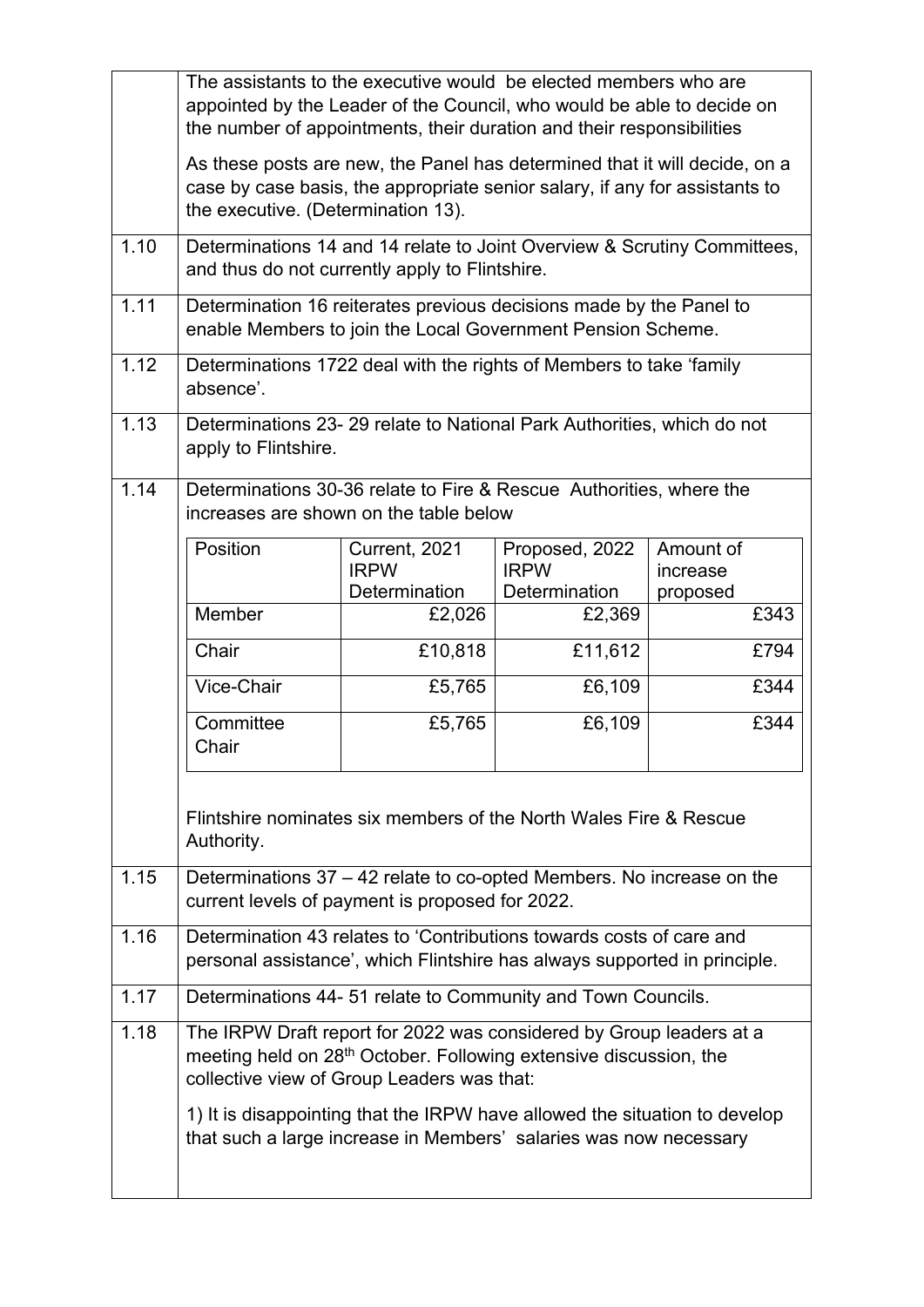|      | 2) We believe that the increase should not be in one tranche, but<br>incrementally over the life of the next council also ensuring that those                                                                                                                                                                                                                                   |
|------|---------------------------------------------------------------------------------------------------------------------------------------------------------------------------------------------------------------------------------------------------------------------------------------------------------------------------------------------------------------------------------|
|      | increments take into account levels of inflation prevailing at the time                                                                                                                                                                                                                                                                                                         |
| 1.19 | This year, the Independent Remuneration Panel for Wales held three<br>consultation meetings with Chairs and Heads of Democratic Services. Cllr<br>Phillips and the Head of Democratic Services attended the meeting held<br>on 2 <sup>nd</sup> November. They made preliminary observations on the draft report,<br>informed by the comments from Group Leaders on 28th October |
| 1.20 | The Committee is invited to consider, and comment on the Independent<br>Remuneration Panel for Wales Draft Annual Report and its Determinations<br>for 2022. The consultation period ends on Friday, 26th November.                                                                                                                                                             |

| 2.00 | <b>RESOURCE IMPLICATIONS</b>                                                                                      |
|------|-------------------------------------------------------------------------------------------------------------------|
| 2.01 | A pressure bid based on 67 Members, and the increases for Cabinet<br>Members, Leaders and Deputies has been made. |
|      | The pressure bid amounts to £169,538.                                                                             |

| 3.00 | <b>CONSULTATIONS REQUIRED / CARRIED OUT</b>                                                        |
|------|----------------------------------------------------------------------------------------------------|
| 3.01 | Group Leaders have been consulted on this report, at their meeting on 28 <sup>th</sup><br>October. |

| 4.00 | <b>RISK MANAGEMENT</b>                                                                                                              |
|------|-------------------------------------------------------------------------------------------------------------------------------------|
| 4.01 | The decision to increase Member Salaries is made by the Independent<br>Remuneration Panel for Wales, not Flintshire County Council. |

| 5.00 | <b>APPENDICES</b>                                                                                                                                                                                                           |
|------|-----------------------------------------------------------------------------------------------------------------------------------------------------------------------------------------------------------------------------|
| 5.01 | Appendix 1 - Independent Remuneration Panel for Wales Annual Report<br>Appendix 2 - Independent Remuneration Panel for Wales Letter<br>Appendix 3 – Welsh version Independent Remuneration Panel for Wales<br><u>Letter</u> |

| 6.00 |                                                                                                                               | <b>LIST OF ACCESSIBLE BACKGROUND DOCUMENTS</b>                                                       |
|------|-------------------------------------------------------------------------------------------------------------------------------|------------------------------------------------------------------------------------------------------|
| 6.01 | The background paper to this report is the Independent Remuneration<br>Panel for Wales draft report, attached as an appendix. |                                                                                                      |
|      | <b>Contact Officer:</b><br>Telephone:<br>E-mail:                                                                              | <b>Robert Robins, Head of Democratic Services</b><br>01352 702320<br>robert.robins@flintshire.gov.uk |